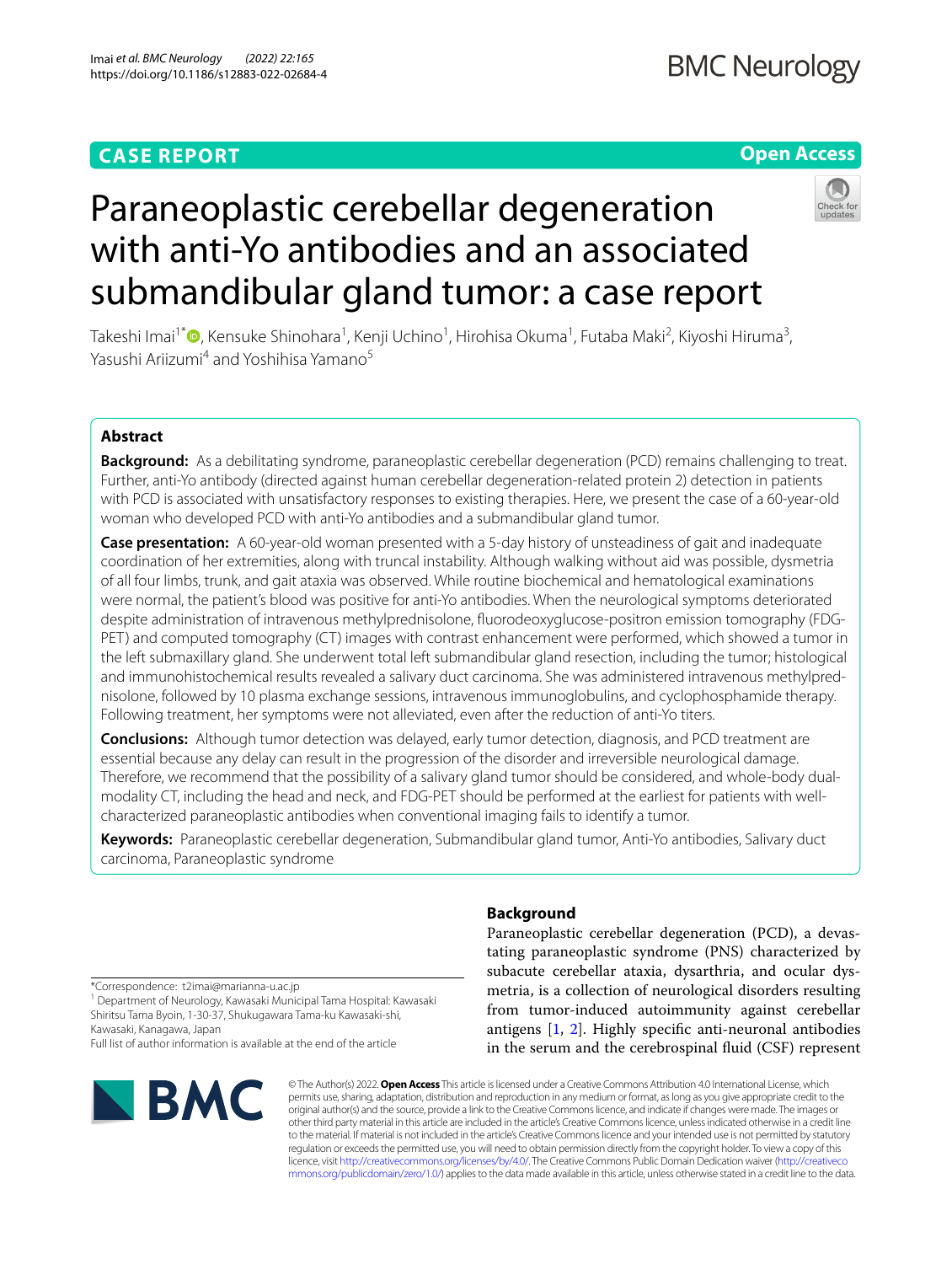key diagnostic biomarkers of PCD. Approximately 30 diferent antibodies are associated with this condition [[3\]](#page-4-2). Some anti-neuronal antibodies, such as the anti-Yo antibodies that are directed against human cerebellar degeneration-related protein 2, are only associated with PCD [[4\]](#page-4-3). Anti-Yo–mediated PCD tends to occur predominantly in women aged approximately 60 years and is mainly associated with gynecologic malignancy (the ovary, uterus, and breast) [\[5](#page-4-4)]. While PCD remains a difficult condition to treat, anti-Yo PCD is associated with some of the poorest response rates to standard therapies [[2\]](#page-4-1).

In this report, we present the case of a patient with PCD, anti-Yo antibodies, and an associated submandibular gland tumor. To the best of our knowledge, this is the frst reported case of PCD associated with a submandibular gland tumor.

#### **Case presentation**

A 60-year-old woman with no relevant past medical history, including alcohol or family history, was admitted to our department because of progressive gait instability. Two weeks before admission, the patient reported difculties in writing. On admission, she presented with a 5-day history of unsteadiness of gait and inadequate coordination of her extremities, along with truncal instability.

The findings on admission were as follows: height, 154 cm; body weight, 50 kg; body temperature, 36.2 °C; blood pressure, 125/85 mmHg; and peripheral capillary oxygen saturation, 98% (room air). On examination, her cognition was normal, spontaneous nystagmus was absent, and smooth-pursuit eye movements were normal. Manual muscle testing was performed bilaterally, and a score of 5/5 was noted for the upper and lower extremities. Although walking without aid was possible, she showed dysmetria of all four limbs, trunk, and gait ataxia.

Routine biochemistry and hematological test results were normal. Magnetic resonance imaging (MRI) of the head did not show any signal change in the brain parenchyma. In particular, no abnormalities were observed in the brainstem or cerebellum. The CSF was clear, with a cell count of 30 cells/μL (76% mononuclear cells, 24% polymorphonuclear cells), glucose concentration of 84 mg/dL (124 mg/dL blood glucose), protein concentration of 82 mg/dL, and positive oligoclonal bands. No evidence of malignant cells was seen on CSF cytology. Consecutive serum and CSF analyses did not indicate active infections (herpes simplex virus, varicella-zoster virus, Epstein–Barr virus, and cytomegalovirus) and systemic autoimmune causes. Further biochemical examination revealed normal levels of vitamins B1 and B12.

We suspected PNS and tested for neuronal autoantibodies. The patient tested strongly positive for the anti-Yo antibody in the blood but negative for other antineuronal antibodies (Hu, Ri, Tr, CV2, amphiphysin, recoverin, SOX1, titin, zic4, and GAD65). All neuronal autoantibodies were confrmed on immunoblotting with recombinant proteins.

With the PCD diagnosis, intravenous methylprednisolone (1000 mg/day) was administered for 3 days, followed by seven sessions of plasma exchange. However, the patient's neurological symptoms deteriorated, with progressive staggering vertigo, nausea, nystagmus in all directions of gaze, dysarthria, dysphagia, and especially severe truncal ataxia, disabling her walk.

At the same time, thoracic and abdominal computed tomography (CT) and an enhanced abdominal MRI to identify the primary tumor were unremarkable.

Next, we performed fuorodeoxyglucose-positron emission tomography (FDG-PET) at another hospital to identify the primary tumor because we could not perform it in our hospital. The FDG-PET showed abnormal hot spots in the left neck. CT with contrast enhancement showed a tumor associated with the left submandibular gland, showing contrast efects along the periphery and an increase in lymph nodes with calcifcation (Fig. [1](#page-2-0)).

After otorhinolaryngology consultation, the patient underwent total left submandibular gland resection, including the tumor, and modifed neck dissection for the ipsilateral metastatic lymph nodes. Histopathology showed tumor cells with large round nuclei and tubular and cribriform structures with comedo necrosis. Immunohistochemistry revealed that these cells were positive for human epidermal growth factor receptor 2 (HER2) and focally positive for androgen receptor (AR) (Fig. [2](#page-2-1)). Histological and immunohistochemical analyses revealed salivary duct carcinoma (SDC). We diagnosed PCD with anti-Yo antibodies and an associated SDC with reference to the diagnostic criteria [\[6](#page-4-5)].

Tumor resection was initiated, which halted the disease progression and improved the vertigo, nausea, and nystagmus. The patient received intravenous methylprednisolone 1000 mg/day for 3 consecutive days, followed by 10 sessions of plasma exchange during the following months. Intravenous immunoglobulin (IVIG) was administered for 5 additional days, and cyclophosphamide therapy was performed. However, this treatment did not alleviate the symptoms in all four limbs, trunk, and gait ataxia, even though the anti-Yo titers reduced following treatment. The patient was transferred to another hospital 4 months after admission because there was no improvement in her neurological symptoms; she is still in the hospital and left bedridden.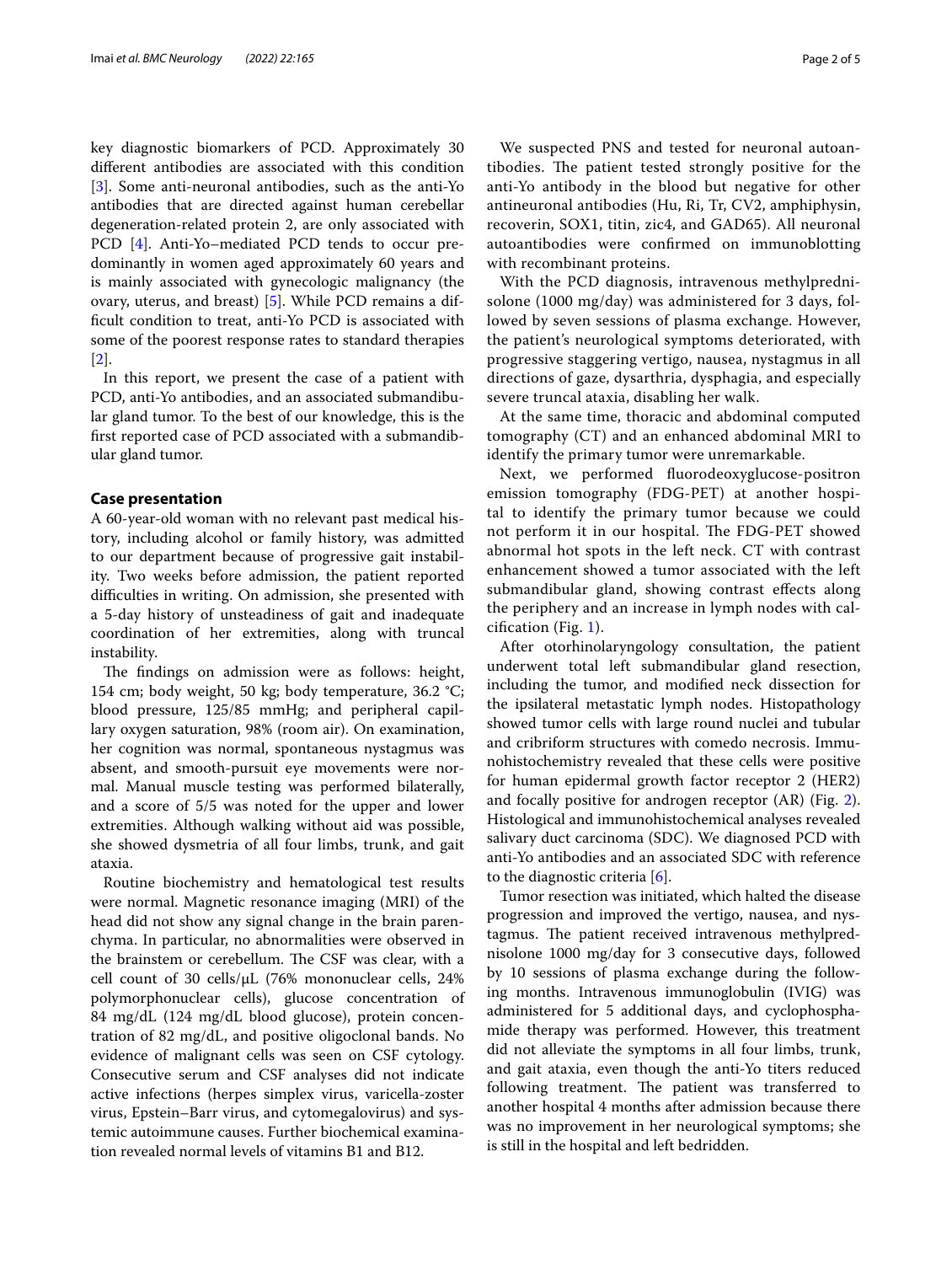

<span id="page-2-0"></span>

## <span id="page-2-1"></span>**Discussion and conclusions**

PCD is a collection of neurological disorders resulting from tumor-induced autoimmunity against cerebellar antigens. Ataxic syndrome associated with anti-Yo antibodies is the most common variant of PCD.

As a pancerebellar syndrome, ataxia afects both the trunk and limbs, but the onset can be asymmetric in a subset of patients [\[2](#page-4-1), [7\]](#page-4-6). Symptoms suggestive of brainstem involvement, such as dysarthria, nystagmus, diplopia, and dysphagia, are often noted [[2,](#page-4-1) [7](#page-4-6)] and appear to reach a plateau within 6 months of onset, even without any intervention [[7,](#page-4-6) [8\]](#page-4-7). Cognitive and psychiatric morbidity, especially memory loss and emotional lability, is also common in these patients. However, concomitant dysarthria can make this syndrome difficult to diagnose [[8\]](#page-4-7). Although a case with extensive MRI signal abnormality in the cerebellar hemispheres early during anti-Yo PCD has been reported [\[9](#page-4-8)], brain MRI in the anti-Yo syndrome can be normal, and cerebellar atrophy is usually only seen after the disease is well established [\[7](#page-4-6)]. 18-FDG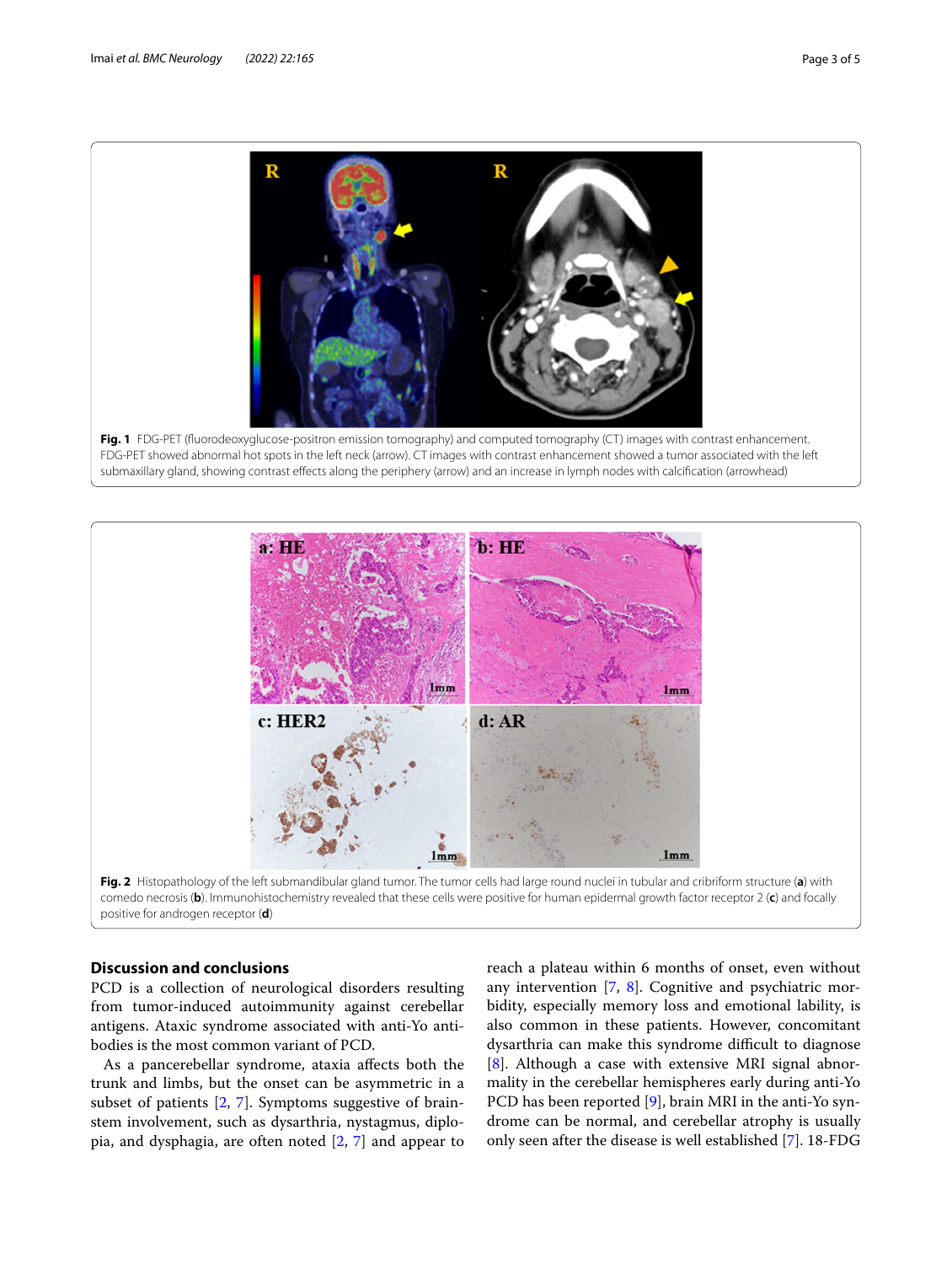PET can show reductions in mean metabolic rate in the cerebellum [[9\]](#page-4-8). Furthermore, difuse Purkinje cell degeneration with CD8 lymphocytic infltration and microglial activation has been found at autopsy in a patient with a normal MRI scan [[10](#page-4-9)], indicating that the correlation between imaging fndings and pathology is not clear.

Patients with anti-Yo antibodies have a median survival of 13 months, and anti-Yo PCD is associated with some of the most unsatisfactory response rates to conventional therapies  $[2]$  $[2]$ . The syndrome progresses over weeks to months, with most patients being in wheelchairs or bedridden during this time [\[7](#page-4-6)]. Our patient had progressive vertigo, disequilibrium, vertical nystagmus, and diplopia, which gradually worsened over 1 month. Her symptoms exacerbated during this period to the point where the patient became completely bedridden. Although the prognosis for anti-Yo PCD is almost uniformly poor, some reports indicate that young patients and those with low initial disability appear likely to show a good response to treatment [[11,](#page-4-10) [12](#page-4-11)].

Some reports indicate benefts from early antitumor therapies like surgery and chemotherapy [[13](#page-4-12)]. Initiation of immunosuppression therapy within the frst month is thought to be important in impacting the clinical course of paraneoplastic neurological syndromes [\[12](#page-4-11), [14](#page-4-13)]. Prior case reports of IVIG used in anti-Yo PCD found that treatment initiation within a month of the onset of symptoms was associated with a good outcome [\[15](#page-4-14)]. PCD treatment includes immunoglobulins, corticosteroids, and chemotherapy in association with supportive therapy.

PCD, a rare but devastating PNS, is most commonly associated with breast and gynecological cancers. It has also been associated with Hodgkin lymphoma; small cell lung, gastric, esophageal, prostate, and bladder cancers; and melanoma. Given the association of PNS with breast and gynecological cancers, a majority of the patients are females [[2,](#page-4-1) [7](#page-4-6)]. On the other hand, reports of its association with head and neck cancer are rare. Although PCD cases with anti-Hu antibodies associated with parotid gland tumors have been reported  $[16]$  $[16]$ , this is the first reported case of PCD associated with a submandibular gland tumor.

Although our patient had typical clinical features and was positive for anti-Yo antibodies, the primary tumor was unknown even after performing chest and abdominal CT with contrast enhancement, abdominal ultrasonography, and MRI.

It has been reported that an FDG-PET or CT is a highly accurate diagnostic modality for detecting underlying primary tumors in PNS-suspected patients [\[17](#page-4-16), [18](#page-4-17)]. In cases where the initial tumor screen is negative, patients should be followed up at regular intervals with scans [\[15](#page-4-14)].

SDC is a rare tumor with an estimated incidence of 1–3% among all malignant salivary gland tumors. It is often observed in men and occurs more commonly in those aged > 50 years [[19,](#page-4-18) [20\]](#page-4-19). Although there were no symptoms directly caused by the ductal carcinoma in our case, pain and facial palsy are commonly observed as subjective symptoms [[21](#page-4-20), [22\]](#page-4-21). SDC is a high-grade malignant salivary gland tumor associated with poor prognosis, frequent recurrence, and metastasis. It is histologically similar to invasive mammary ductal carcinoma and is characterized by cribriform and central necrosis known as "comedo necrosis" [\[23](#page-4-22)]. In addition, immunostaining frequently provides positive results for HER2 and AR [[24](#page-4-23), [25](#page-4-24)].

In the present case, tumor detection was delayed. Thus, early tumor detection, PCD diagnosis, and treatment are crucial as a late diagnosis may result in tumor progression and irreversible neurological damage. When standard imaging fails to detect a possible salivary gland tumor, whole-body dual-modality CT, including the head and neck, and FDG-PET should be performed immediately for patients with well-characterized paraneoplastic antibodies.

#### **Abbreviations**

FDG-PET: Fluorodeoxyglucose-positron emission tomography; CT: Computed tomography; SDC: Salivary duct carcinoma; HER2: Human epidermal growth factor receptor 2; AR: Androgen receptor; PNS: Paraneoplastic syndrome; PCD: Paraneoplastic cerebellar degeneration; MRI: Magnetic resonance imaging; IVIG: Intravenous immunoglobulin; CSF: Cerebrospinal fuid.

#### **Acknowledgements**

Not applicable.

# **Authors' contributions**

TI drafted the manuscript. FM obtained and edited radiological images. KH reviewed in the feld of Otorhinolaryngology. YA reviewed in the feld of Pathology. SK, KU, and HO were responsible for diagnostic assessment and performed therapy. TI, KH, YA and YY revised and fnalized the manuscript. All authors have read and approved the manuscript.

#### **Funding**

No funding was received to assist with the preparation of this manuscript.

#### **Availability of data and materials**

Because of privacy concerns, we are unable to provide any additional clinical data due to the unique characteristics of this case.

#### **Declarations**

#### **Ethics approval and consent to participate**

The Ethics Committee of St Marianna University School of Medicine waived the need for ethics approval for the publication of case reports. Written informed consent was obtained from the patient's spouse for the usage of clinical data in an anonymized fashion.

#### **Consent for publication**

Written informed consent for publication of their clinical details and clinical images was obtained from the patient's spouse. The patient herself was unable to written informed consent for publication because of ataxia.